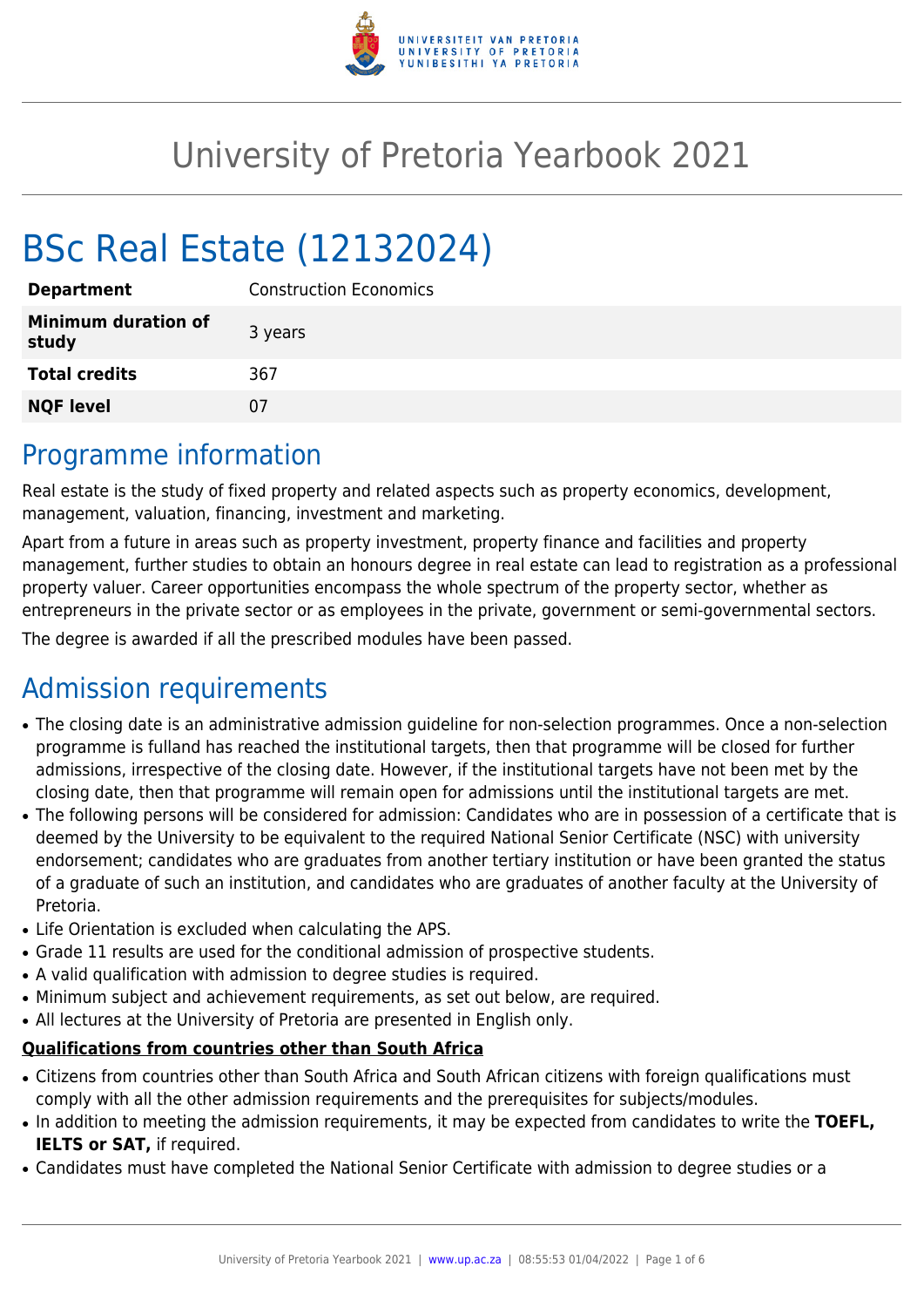

certificate of conditional exemption on the basis of a candidate's foreign qualifications, the so-called "Immigrant" or "Foreign Conditional Exemption". The only condition for the "Foreign Conditional Exemption" that is accepted is: 'completion of the degree course'. The exemption certificate is obtainable from Universities South Africa (USAf). Detailed information is available on the website at [click here.](http://mb.usaf.ac.za)

#### **University of Pretoria website: [click here](http://www.up.ac.za/ebit)**

| <b>Minimum requirements</b><br><b>Achievement level</b><br><b>English Home</b><br>Language or |          |                    |          |                                        |          |            |  |  |
|-----------------------------------------------------------------------------------------------|----------|--------------------|----------|----------------------------------------|----------|------------|--|--|
| <b>English First</b><br><b>Additional</b>                                                     |          | <b>Mathematics</b> |          | <b>Physical Sciences or Accounting</b> |          | <b>APS</b> |  |  |
| Language                                                                                      |          |                    |          |                                        |          |            |  |  |
| NSC/IEB                                                                                       | AS Level | NSC/IEB            | AS Level | NSC/IEB                                | AS Level |            |  |  |
|                                                                                               |          | 5                  |          | 4                                      | D        | 30         |  |  |

\* Cambridge A level candidates who obtained at least a D in the required subjects, will be considered for admission. Students in the Cambridge system must offer both Physics AND Chemistry with performance at the level specified for NSC Physical Sciences in the table above.

\* International Baccalaureate (IB) HL candidates who obtained at least a 4 in the required subjects, will be considered for admission. Students in the IB system must offer both Physics AND Chemistry with performance at the level specified for NSC Physical Sciences in the table above.

## Promotion to next study year

#### **Promotion to the second semester of the first year and to the second year of study**

- a. A newly registered first-year student who failed all the prescribed modules for the programme at the end of the first semester shall not be readmitted to the School for the Built Environment in the second semester.
- b. A student who complies with all the requirements of the first year of study, or has at least obtained 110 credits, is promoted to the second year of study.
- c. A student who has not obtained at least 70% of the credits of the first year of study after the November examinations must reapply for admission should he/she intend to continue with his/her studies. Written application must be submitted to the student administration of the School for the Built Environment no later than 12 January. Late applications will be accepted only in exceptional circumstances after approval by the Dean and conditions of readmission as determined by the admissions committee shall apply should first-year students be readmitted.
- d. Students who have not passed all the prescribed modules of the first year of study, as well as students who are readmitted in terms of (c) must register for the outstanding modules of the first year.
- e. A student who is repeating his/her first year, may, on recommendation of the relevant head of department and with the approval of the Dean, be permitted to enrol for modules of the second year of study in addition to the first-year modules which he or she failed, providing that he or she complies with the prerequisites for the second-year modules and that no timetable clashes occur. The number of credits per semester for which a student registers may not exceed the prescribed number of credits per semester by more than 16 credits.

#### **Promotion to the third year of study**

- a. A student who complies with all the requirements of the second year of study, or has at least obtained 230 credits, is promoted to the third year of study provided that no first-year module(s) are outstanding.
- b. The Dean may, on the recommendation of the Head of Department, allow a student, who qualifies for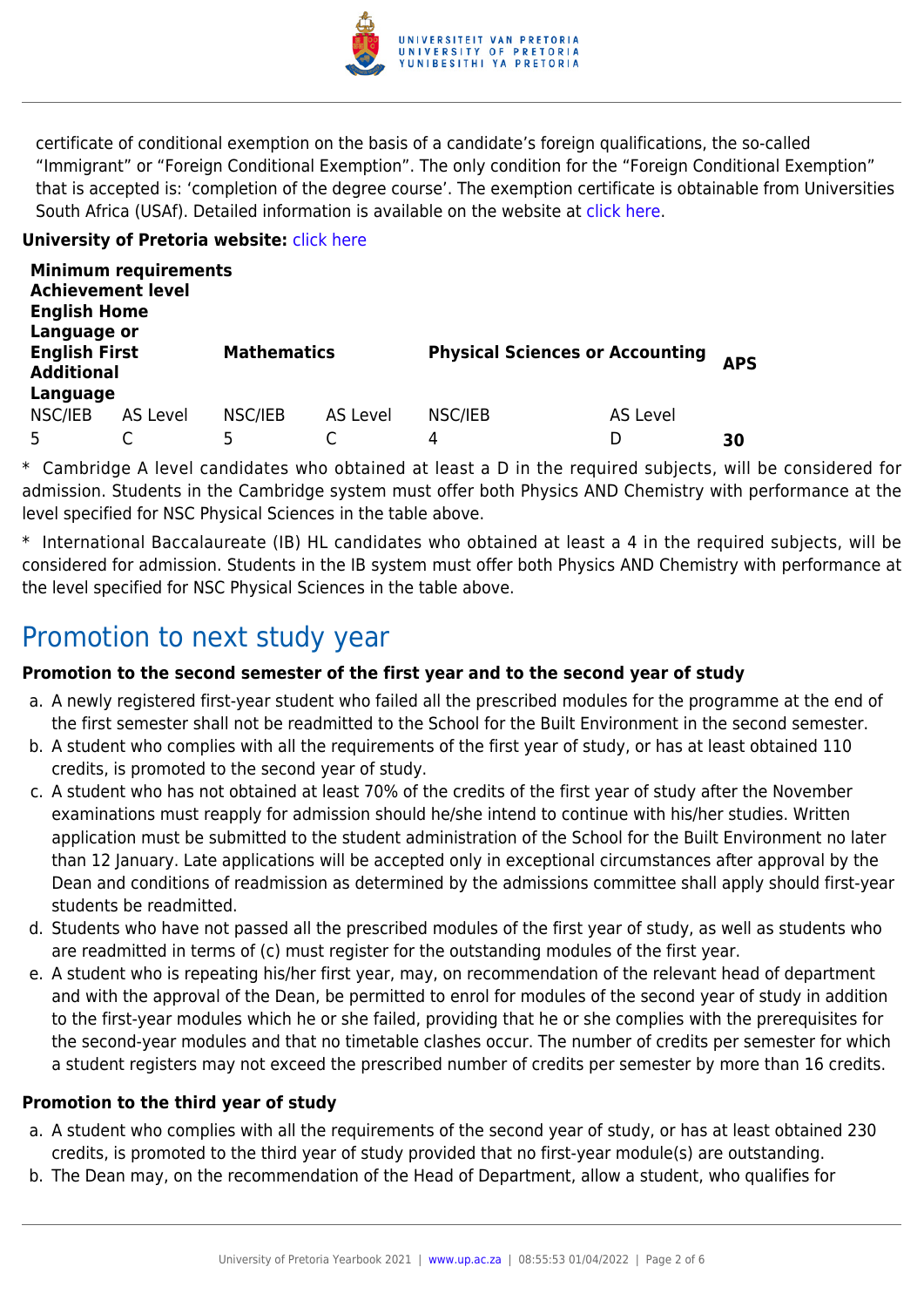

promotion to a subsequent year of study, but who has not passed all the modules of that year, to carry over those modules to the next or a later year.

- c. The number of credits per semester for which a student registers may not exceed the prescribed number of credits per semester by more than 16 credits and the prerequisites must be met.
- d. A student who complies with all the requirements for the degree with the exception of one year module or two semester modules, in which a final mark of at least 40% has been obtained, may be admitted to a special examination in the module(s) concerned, at the start of the ensuing semester.
- e. On the recommendation of the Head of Department, in exceptional circumstances deviation from the abovementioned stipulations, may be approved by the Faculty Executive Committee, provided that no timetable clashes occur.

# Pass with distinction

The degree is conferred with distinction on a student:

- i. if no module of the second and third study year was repeated and a weighted average of at least 75% was obtained in one year in all the modules, of the final study year;
- ii. the degree programme was completed within the prescribed three study years, and the final study year modules were passed on first registration without any supplementary or special examinations.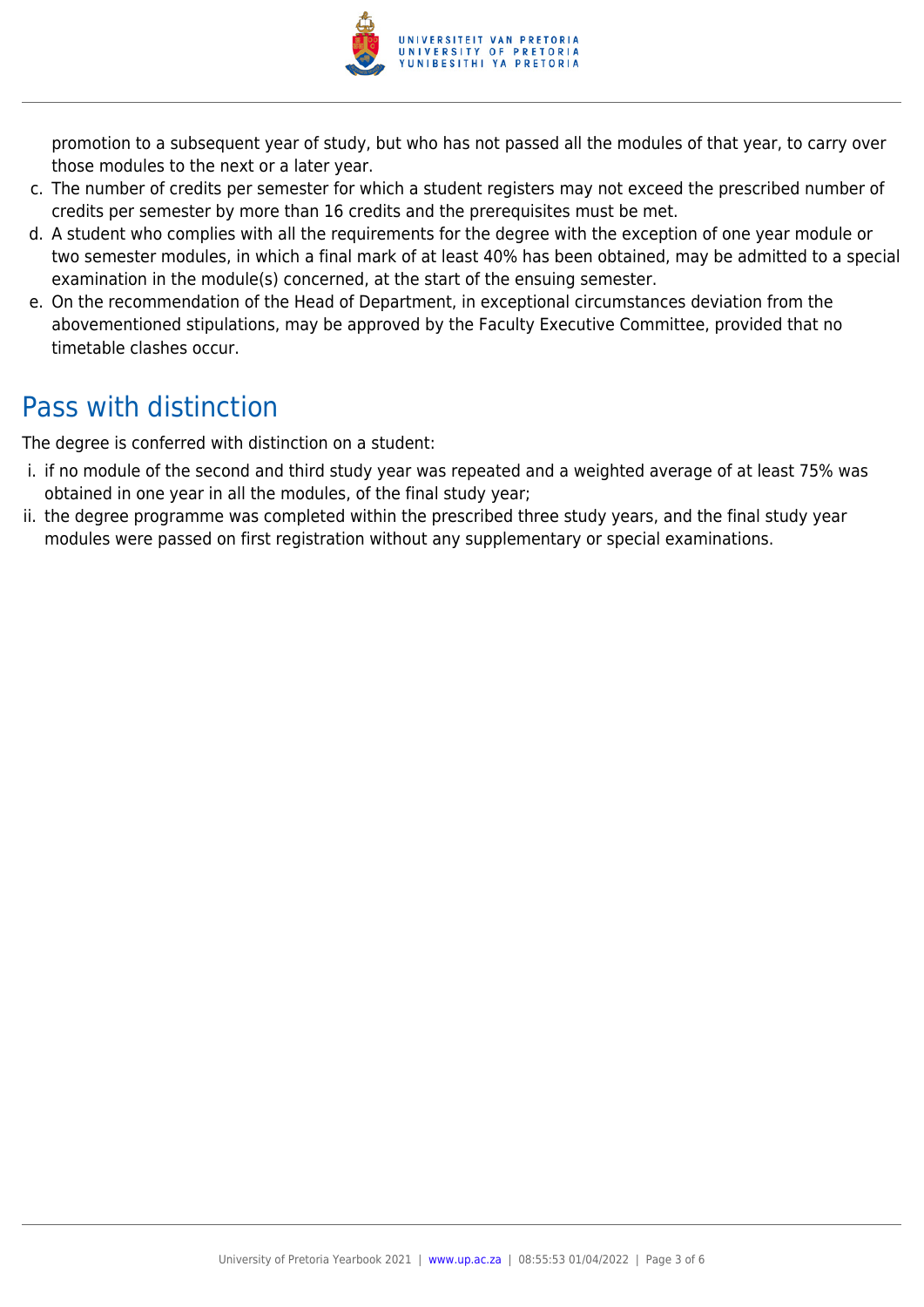

## Curriculum: Year 1

**Minimum credits: 126**

### **Fundamental modules**

[Academic information management 111](https://www.up.ac.za/yearbooks/2021/modules/view/AIM 111) (AIM 111) - Credits: 4.00 [Academic information management 121](https://www.up.ac.za/yearbooks/2021/modules/view/AIM 121) (AIM 121) - Credits: 4.00 [Academic literacy for Construction Economics 122](https://www.up.ac.za/yearbooks/2021/modules/view/ALL 122) (ALL 122) - Credits: 6.00 [Academic orientation 112](https://www.up.ac.za/yearbooks/2021/modules/view/UPO 112) (UPO 112) - Credits: 0.00

### **Core modules**

[Building organisation 121](https://www.up.ac.za/yearbooks/2021/modules/view/BGG 121) (BGG 121) - Credits: 4.00 [Building drawings 111](https://www.up.ac.za/yearbooks/2021/modules/view/BOU 111) (BOU 111) - Credits: 4.00 [Building science 110](https://www.up.ac.za/yearbooks/2021/modules/view/BWT 110) (BWT 110) - Credits: 8.00 [Building science 120](https://www.up.ac.za/yearbooks/2021/modules/view/BWT 120) (BWT 120) - Credits: 8.00 [Economics 110](https://www.up.ac.za/yearbooks/2021/modules/view/EKN 110) (EKN 110) - Credits: 10.00 [Economics 120](https://www.up.ac.za/yearbooks/2021/modules/view/EKN 120) (EKN 120) - Credits: 10.00 [Real estate 110](https://www.up.ac.za/yearbooks/2021/modules/view/EWS 110) (EWS 110) - Credits: 8.00 [Real estate 120](https://www.up.ac.za/yearbooks/2021/modules/view/EWS 120) (EWS 120) - Credits: 8.00 [Building services 112](https://www.up.ac.za/yearbooks/2021/modules/view/GBD 112) (GBD 112) - Credits: 6.00 [Building services 122](https://www.up.ac.za/yearbooks/2021/modules/view/GBD 122) (GBD 122) - Credits: 6.00 [Quantities 101](https://www.up.ac.za/yearbooks/2021/modules/view/HVH 101) (HVH 101) - Credits: 24.00 [Mathematics 134](https://www.up.ac.za/yearbooks/2021/modules/view/WTW 134) (WTW 134) - Credits: 16.00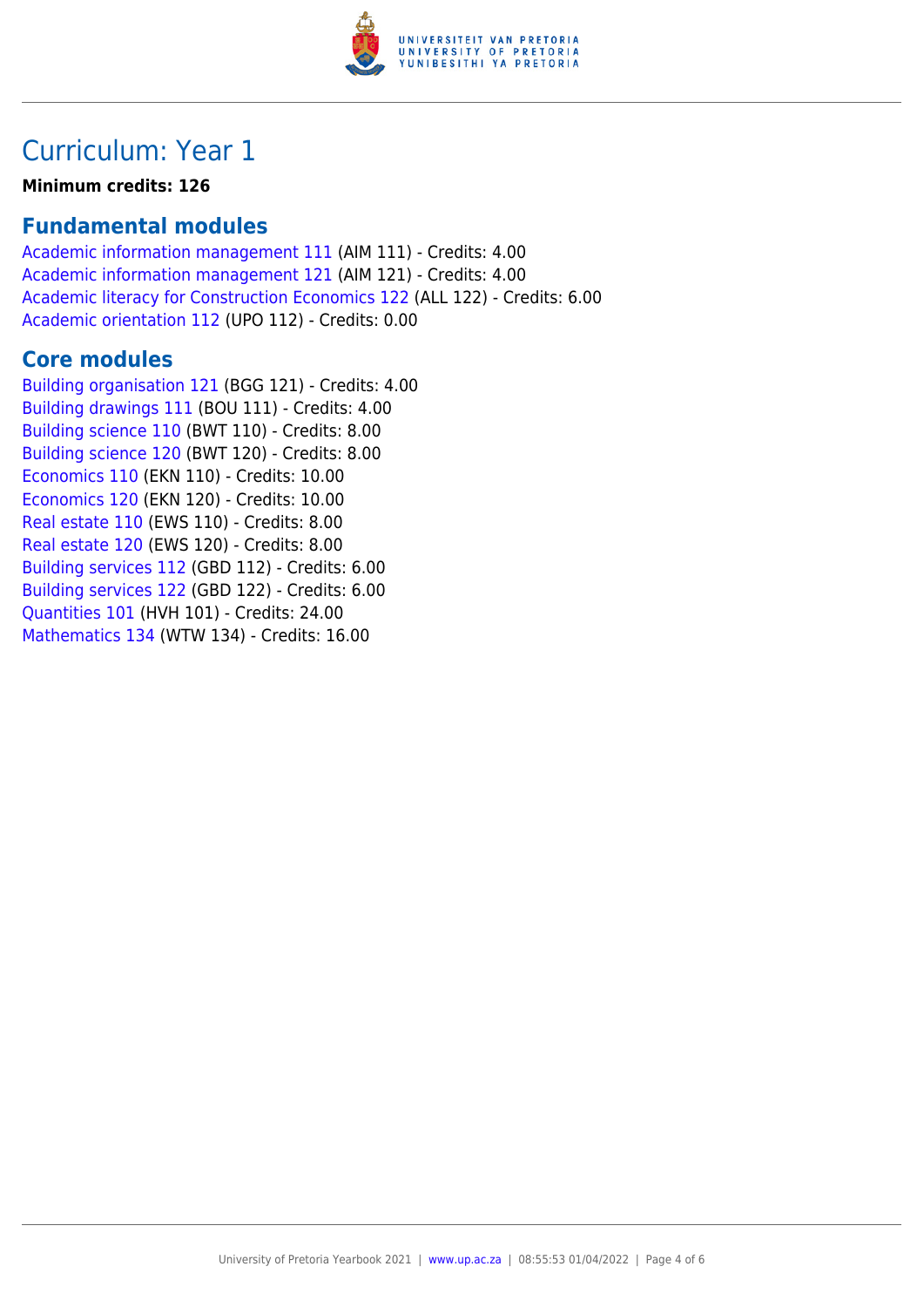

### Curriculum: Year 2

#### **Minimum credits: 121**

### **Core modules**

[Building science 210](https://www.up.ac.za/yearbooks/2021/modules/view/BWT 210) (BWT 210) - Credits: 12.00 [Building science 220](https://www.up.ac.za/yearbooks/2021/modules/view/BWT 220) (BWT 220) - Credits: 8.00 [Property law 222](https://www.up.ac.za/yearbooks/2021/modules/view/EOW 222) (EOW 222) - Credits: 8.00 [Real estate 210](https://www.up.ac.za/yearbooks/2021/modules/view/EWS 210) (EWS 210) - Credits: 12.00 [Real estate 220](https://www.up.ac.za/yearbooks/2021/modules/view/EWS 220) (EWS 220) - Credits: 12.00 [Financial management 110](https://www.up.ac.za/yearbooks/2021/modules/view/FBS 110) (FBS 110) - Credits: 10.00 [Building services 211](https://www.up.ac.za/yearbooks/2021/modules/view/GBD 211) (GBD 211) - Credits: 6.00 [Building services 221](https://www.up.ac.za/yearbooks/2021/modules/view/GBD 221) (GBD 221) - Credits: 6.00 [Community-based project 201](https://www.up.ac.za/yearbooks/2021/modules/view/JCP 201) (JCP 201) - Credits: 8.00 [Civil engineering services 220](https://www.up.ac.za/yearbooks/2021/modules/view/SKE 220) (SKE 220) - Credits: 8.00 [Statistics 110](https://www.up.ac.za/yearbooks/2021/modules/view/STK 110) (STK 110) - Credits: 13.00 [Statistics 161](https://www.up.ac.za/yearbooks/2021/modules/view/STK 161) (STK 161) - Credits: 6.00 [Site surveying 213](https://www.up.ac.za/yearbooks/2021/modules/view/TRN 213) (TRN 213) - Credits: 12.00